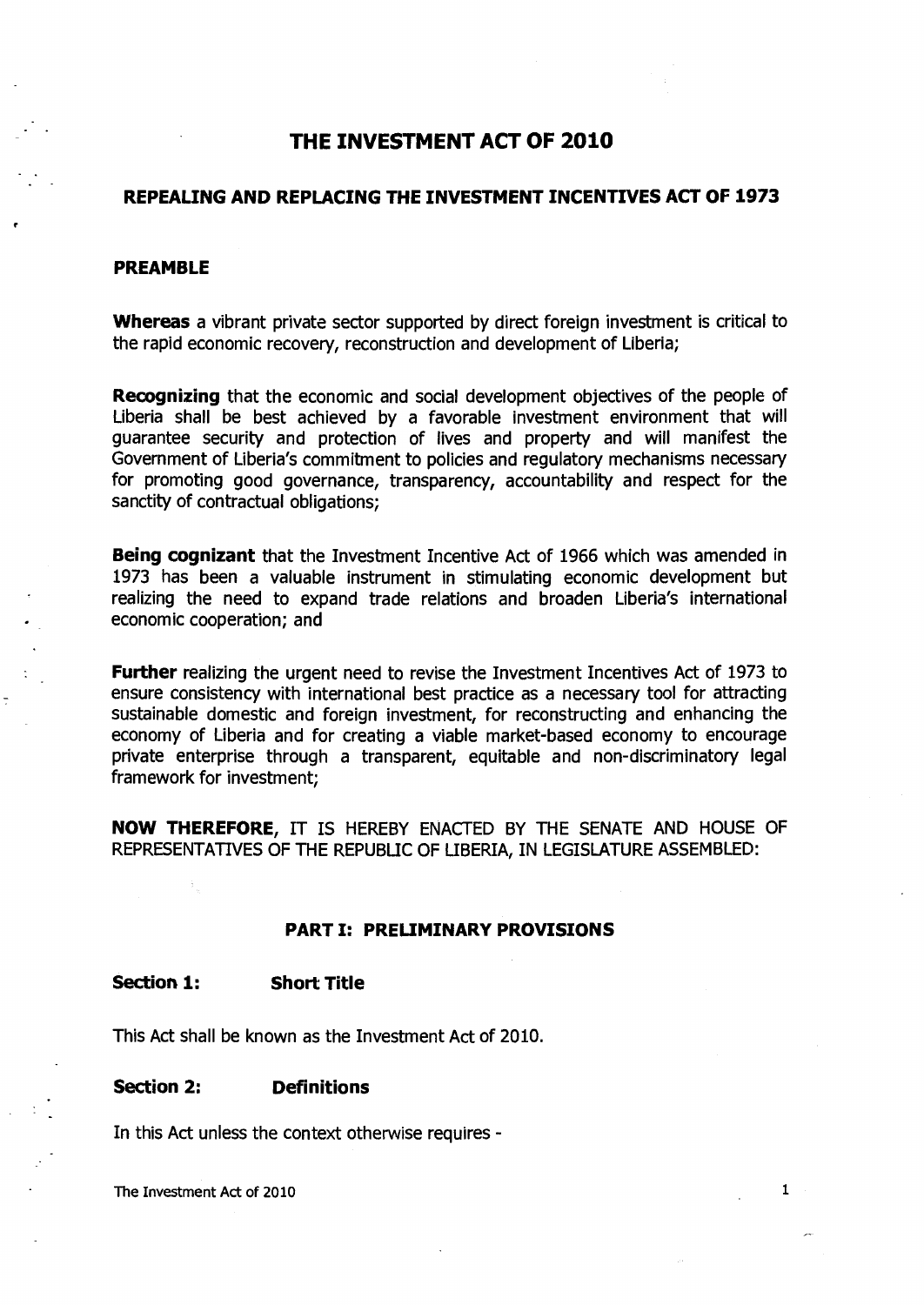- **2.1. Business organization"** means any organization established and/or registered under the law applicable in Liberia for the purpose of carrying on a lawful business;
- **2.2. "Capital"** means all cash contributions, plant, machinery, rental and or lease expenses, equipment, buildings, spare parts, raw materials and other business assets;
- **2.3. "Commission"** means the National Investment Commission (NIC);
- **2.4. "Direct investment"** means investment made to acquire a lasting interest in an enterprise operating in the economy of Liberia and intended to give the investor effective control in the management of the enterprise
- **2.5. "Domestic business organization"** means a business organization in which the majority of the shares are held by a person who is, or persons who are citizens of Liberia or a partnership in which the partnership controlling interest is owned by a person who is or persons who are citizens of Liberia;
- **2.6. "Domestic Investor"** means a natural person who is a citizen of Liberia; a Company incorporated under the laws of Liberia in which the majority of the shares are held by a person who is, or persons who are citizens of Liberia or a partnership in which the partnership controlling interest is owned by a person who is or persons who are citizens of Liberia
- **2.7. "Enterprise"** means any corporation, company, partnership, association, foundation, trust or other organization or entity, for profit or not for profit, organized and subsisting under the laws of any jurisdiction;
- **v2.B. "Equity"** refers to an interest (including a beneficial interest) in an enterprise entitling the holder thereof to participate in the income and profits of such المجيزة enterprise;
- **2.9. "Expropriation"** means the nationalization, condemnation, requisition, excessive or repetitive tax, or regulatory measures which have a confiscatory effect, either alone or in the aggregate, of a condemnation or requisition of an investment by the Government;
- **2.10. "Foreign Investor"** includes any natural person who is a citizen of a foreign State and/or any legal entity that was founded and registered under the law of a foreign State or was founded under the law applicable in Liberia with a legal address or principal place of business in a foreign State;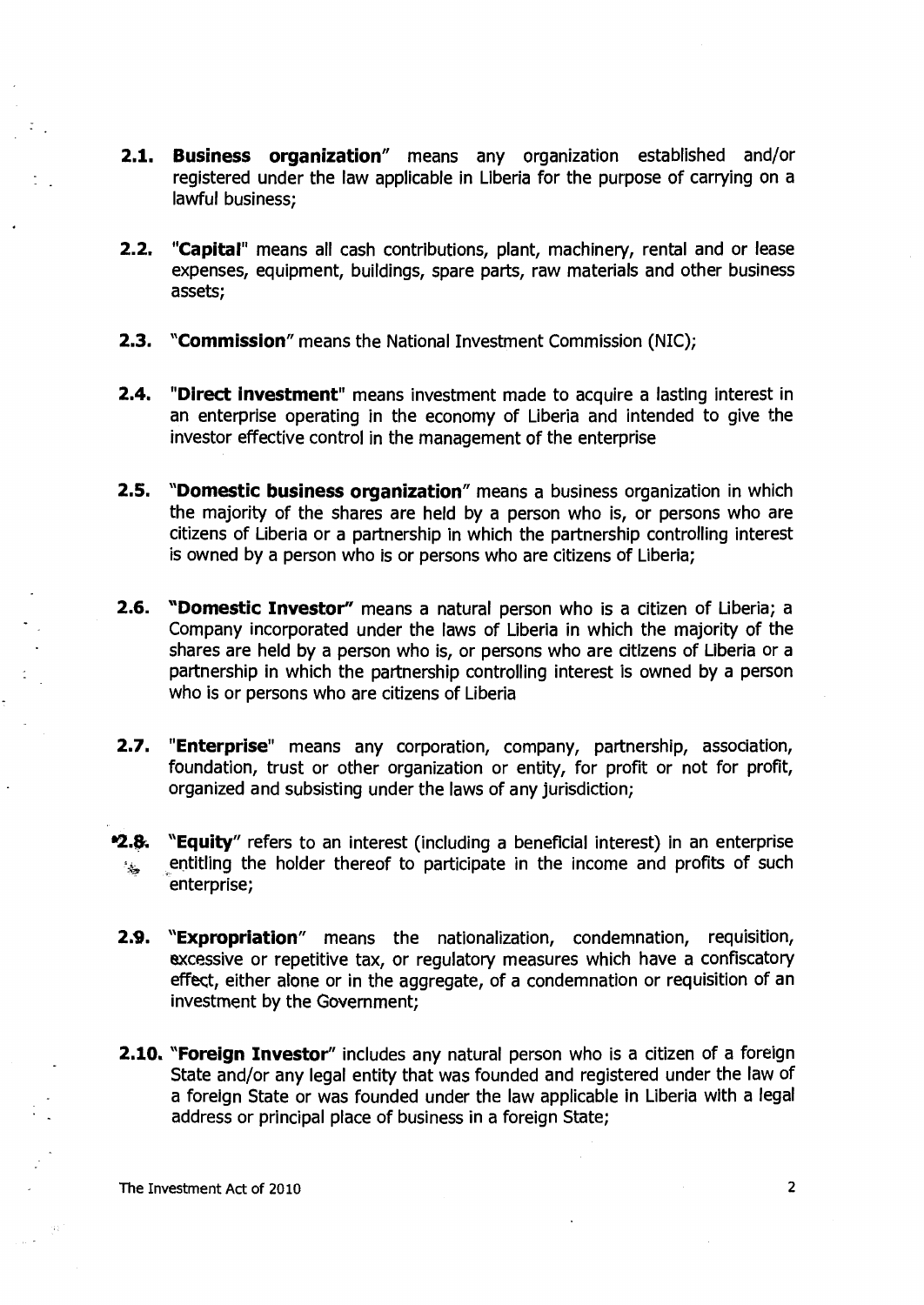- **2.11. "Foreign Loan"** means a loan obtained from outside Liberia and denominated in any currency other than the Liberian dollar;
- **2.12. "Freely Convertible Currency"** means any currency designated as such by the International Monetary Fund;
- **2.13. "Government"** means the Government of the Republic of Liberia;
- **2.14. "Incentives"** includes fiscal benefits, facilities, entitlements and exemptions conferred on an enterprise to which this Act applies for the purpose of promoting the economic growth and development of Liberia;
- **2.15. "Indirect Investment"** means any act or contract whereby an investor makes a contribution, whether tangible or intangible, to an enterprise in Liberia without obtaining an equity interest in the enterprise but is entitled to returns based on profits generated by the enterprise;
- **2.16. "Investment"** includes direct and indirect investments and portfolio investments;
- **2.17. "Liberian"** means any citizen of Liberia or any company, partnership or association or body (whether corporate or non-corporate) the majority capital or financial interest in which is owned by citizens of Liberia and includes the State and a statutory corporation;
- **2.18. "National treatment"** means that with respect to all laws, regulations, instructions and other acts having the force of law in Liberia, foreign investments in Liberia shall be treated not less favorably than similar domestic business organizations;
- **2.19. "Own"** in relation to an enterprise, includes the holding of any proprietary interest in the enterprise;
- **2.20. "Person"** means a natural person or a juridical person;
- **2.21. "Portfolio Investment"** means an investment in shares, bonds or other securities in Liberia; and,
- **2.22. "State"** means the Republic of Liberia.

# **Section 3: Application of Act**

This Act shall apply to all enterprises.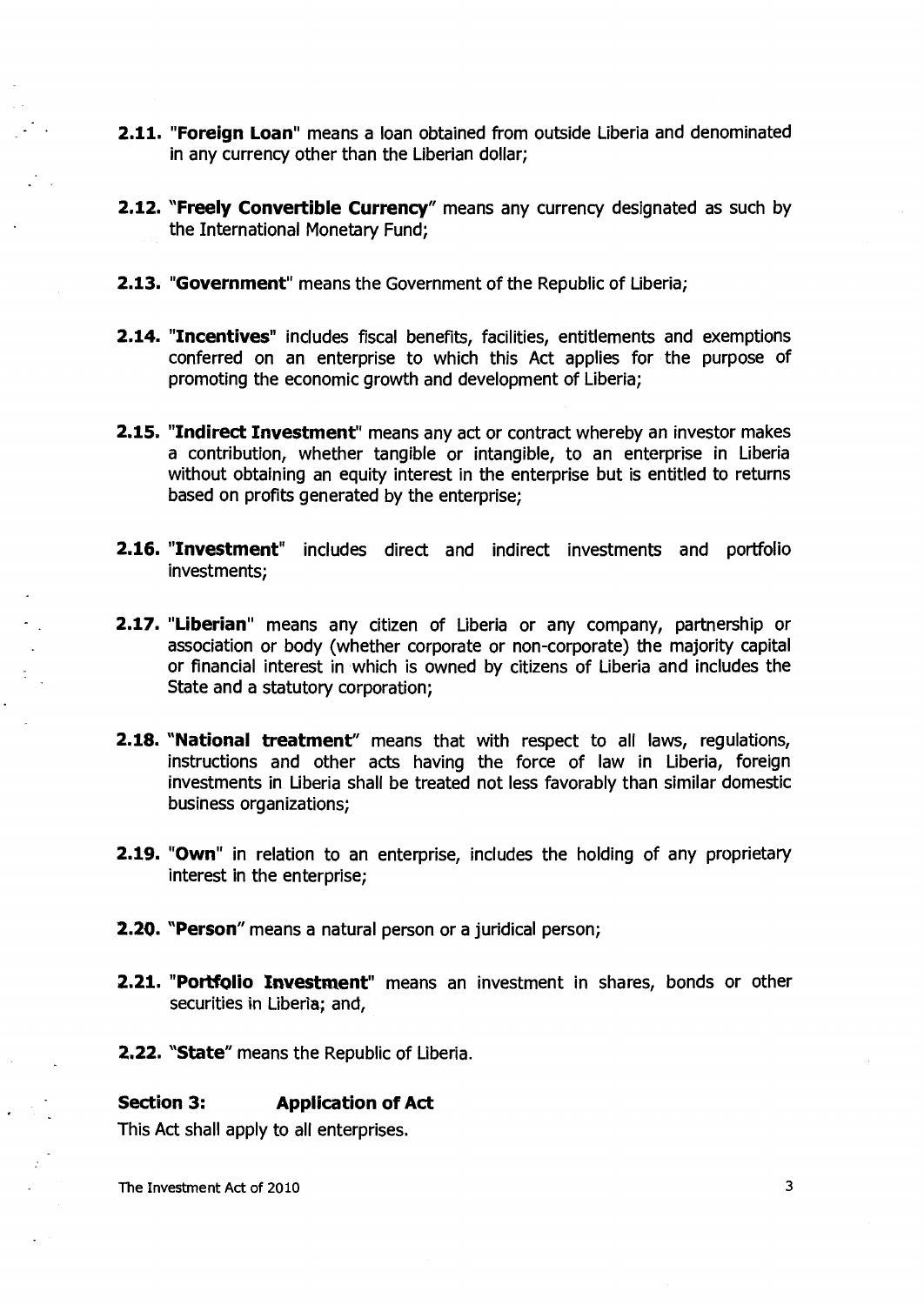# **PART II: FRAMEWORK FOR PRIVATE INVESTMENT AND INVESTMENT GUARANTEES**

# **Section 4: Establishment of Enterprises**

A person who intends to establish an enterprise shall incorporate and/or register a business organization in accordance with the Associations Law or such other laws as are relevant to the establishment of the enterprise.

### **Section 5: Benefits and Incentives**

An enterprise shall be entitled to such fiscal incentives as are applicable under the Revenue Code of Liberia of 2000 or amendments thereto and such non-fiscal incentives as are applicable in relevant legislation.

#### **Section 6: Prohibition against Discrimination**

- **6.1.** Subject to the labor law and laws governing immigration, foreign investors, employers and workers shall enjoy the same rights and be subject to the same duties and obligations as are applicable to citizens of Liberia
- **6.2.** Unless otherwise provided by this Act, foreign investors shall abide by the same laws that apply to domestic business organizations. In particular, and without limitation:
	- (a) Any licenses or other permits for conducting specific business activities that are required of domestic business organizations shall be similarly required of foreign investors;
	- (b) Foreign investors must maintain business books and records in accordance with the same accounting standards that apply to similar domestic business organizations;
	- (c) Foreign investors are subject to the same insurance requirements that apply to similar domestic business organizations; and
	- (d) Subject to the Revenue Code of Liberia, foreign investors shall be taxed in the same manner as similar domestic business organizations.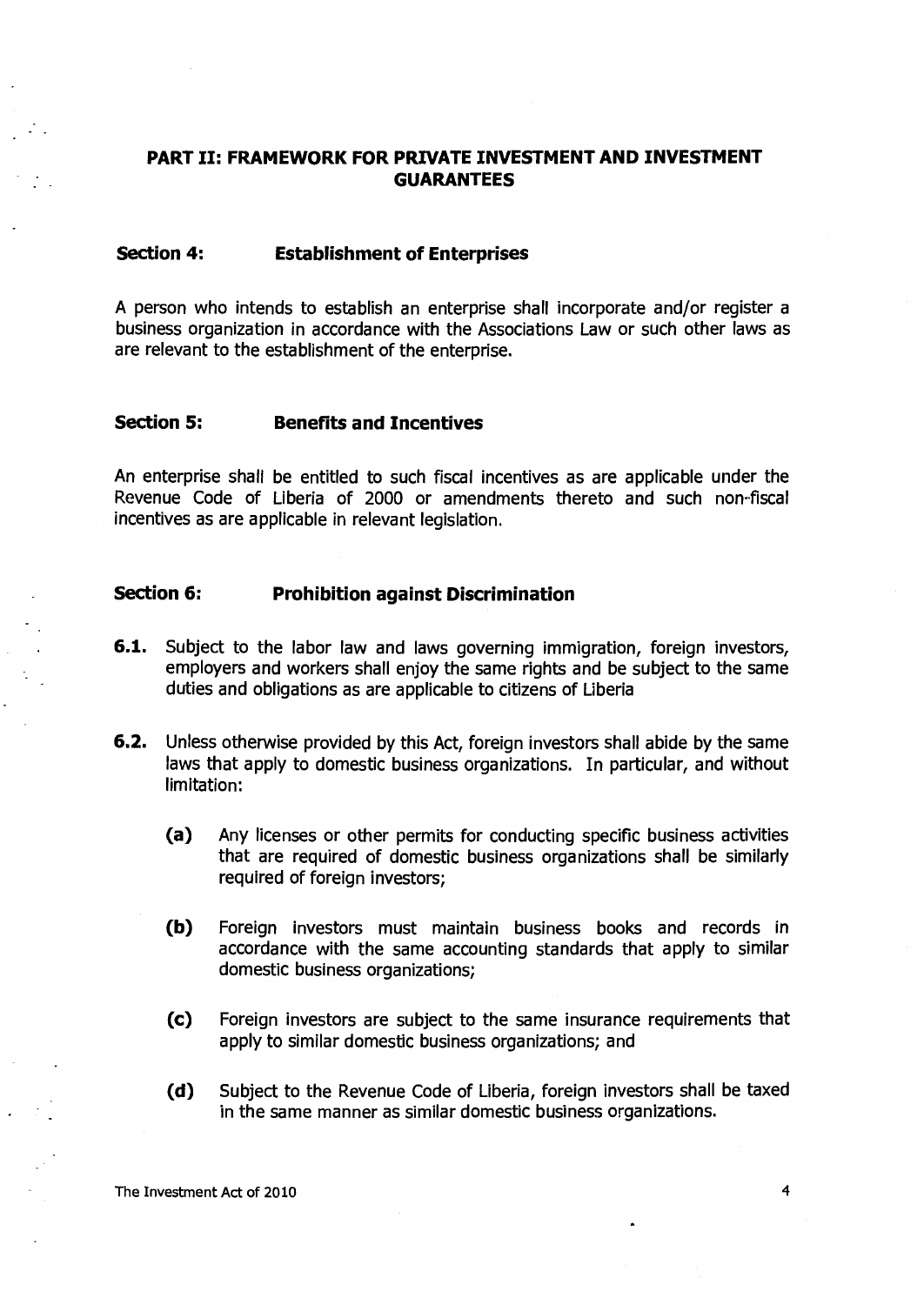- **6.3.** Subject to the qualifications set out in the Schedule hereto, foreign investors may wholly own, or in partnership with Liberians, control business organizations in any sector of the economy of Liberia.
- **6.4.** Bona fide compliance by the Government with the procurement requirements established under the Act of September 8, 2005 establishing the Public Procurement and Concessions Commission or any successor legislation establishing comprehensive rules for procurement of goods or services by the Government (including any domestic preference rules set forth therein) shall not be considered a breach of this Section

# **Section 7: Guarantee against Expropriation**

- **7.1.** Subject to subsections (2) and (3) of this section
	- (a) no enterprise shall be nationalized or expropriated by Government ; and
	- (b) no person who owns, whether wholly or in part, the capital of or equity in any enterprise shall be compelled by law to cede his interest in the capital or equity to any other person.
- **7.2.** There shall not be any expropriation of an enterprise to which this Act applies by the State unless the expropriation is in the national interest for a public purpose, is the least burdensome available means to satisfy that overriding public purpose, is made on a non-discriminatory basis, in accordance with due process of law, and is under a law which makes provision for—
	- (a) payment of fair and adequate compensation; and
	- (b) a right of access to the Civil Law Court or any court of competent jurisdiction for the determination of the investor's interest or right and the amount of compensation to which he is entitled, which compensation shall be fair market value.
- **7.3.** Any compensation payable under this section shall be paid without undue delay and, in the event of any currency exchange controls, authorization for its repatriation in freely convertible currency, where applicable, shall be issued.
- **7.4.** Compensation payable for any expropriation shall be equal to the fair market value of the property that is the subject of such action, taken as a whole. Fair market value shall be determined -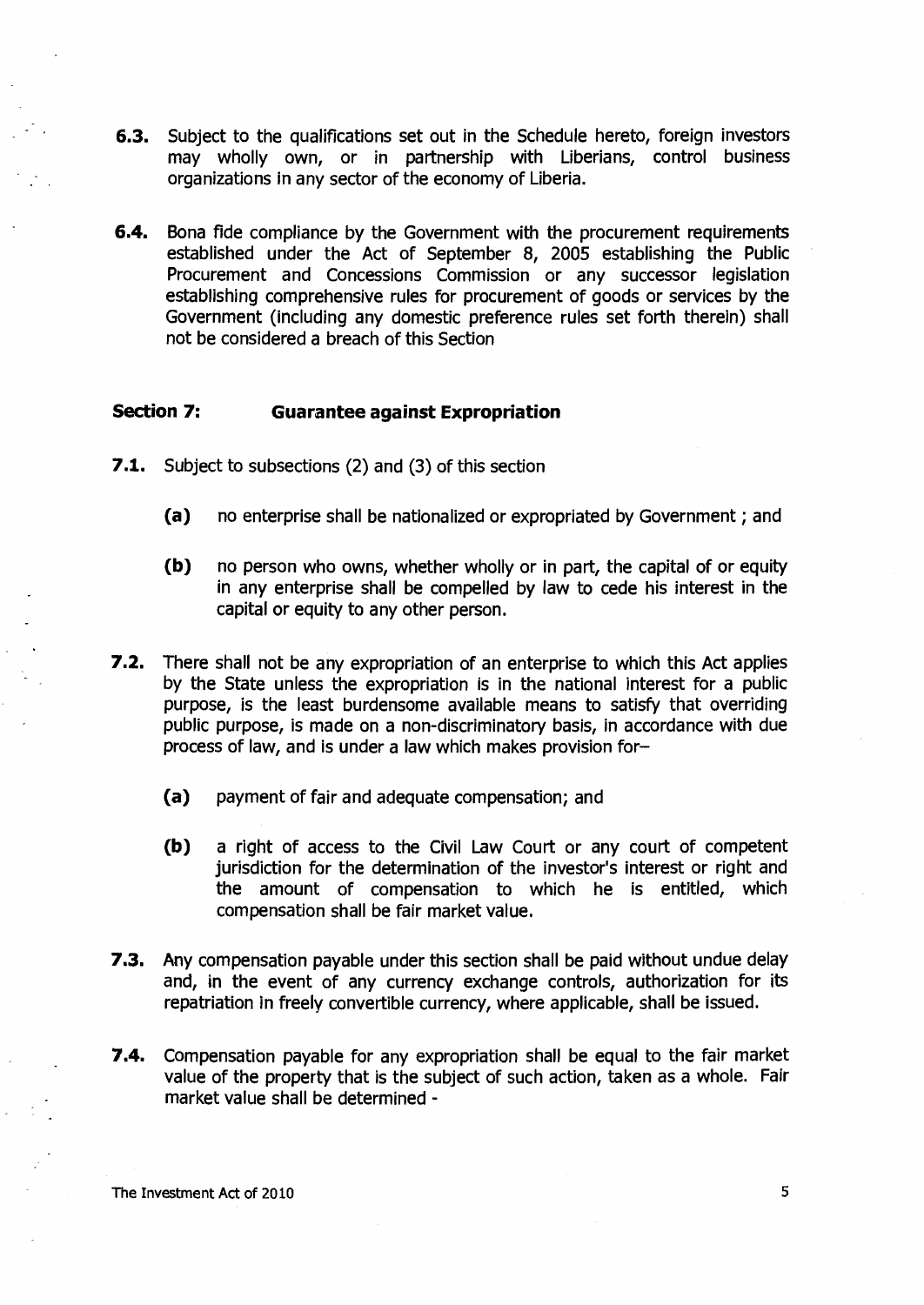- (a) without regard to the impact of the proposed action on the value of the property that is the subject of such action, and
- (b) just prior to the time that the proposed action was announced or became generally anticipated in the marketplace, whichever is earlier
- **7.5.** The Government and the person whose property is lawfully designated for expropriation may determine fair market value of the expropriated property by other agreed means.

#### **Section 8: Protection from Intellectual Property Abuses**

The Government shall enforce trademark, copyright and patent laws, and any applicable related international and regional intellectual property conventions ratified by the Legislature.

#### **Section 9: Access to Public Information**

Investors shall have direct and open access to all laws and decisions of courts or other adjudicative bodies and to any other public information, which has a rational relationship to their investment interests.

# **Section 10: Protection against the Retroactive Application of Adverse Laws**

No adverse law, regulation, instruction or other Act having the force of law shall be applied retroactively.

#### **Section 11: Repatriation of Capital, Profits and Dividends**

- **11.1** Investors shall have the unrestricted right to use their investments and any incomes lawfully received there from for any lawful purposes. All lawful proceeds of the operations of an enterprise may, subject to tax and any other legal obligations, be retained by the enterprise, or disposed of in any lawful manner.
- **11.2** Foreign investors shall have the same rights as similar domestic business organizations to open bank accounts.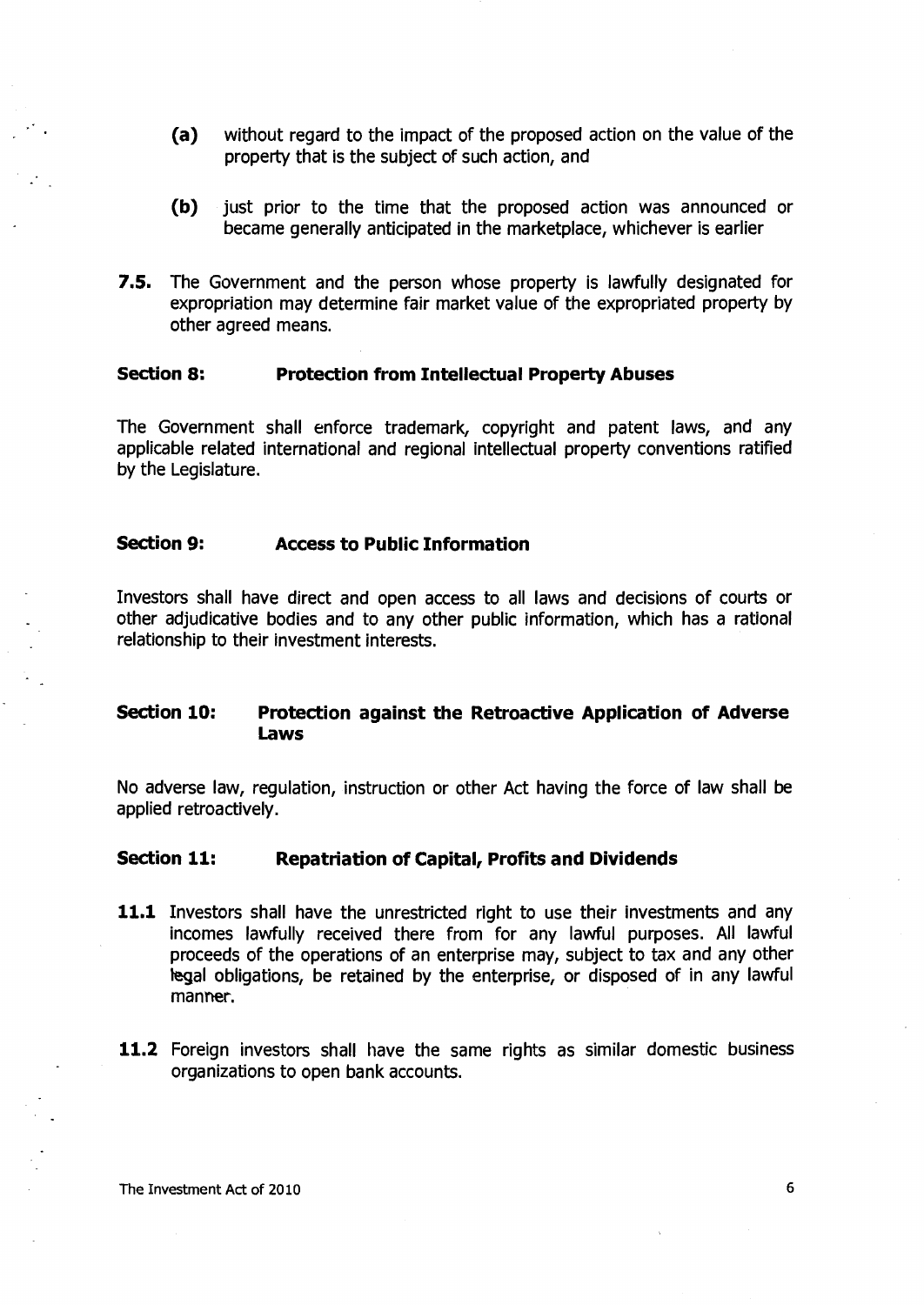- **11.3** Subject to tax and other legal obligations, an enterprise to which this Act applies shall be guaranteed unconditional transferability into and out of Liberia through any authorized dealer bank in freely convertible currency of —
	- (a) capital for investment;
	- (b) payments in respect of loan servicing where foreign loans have been obtained; and,
	- (c) the remittance of proceeds (net of all taxes and other obligations) in the event of sale or liquidation of the enterprise or any interest attributable to the investment.
- **11.4** Non-discriminatory measures taken by the Government to avoid or abate a balance of payments emergency that limit the rights of investors or investment enterprises under Section 11.3, including non-discriminatory limitations on the convertibility of currencies shall not be considered a violation of this Act. This Section excuses such measures only for such length of time as is reasonably necessary to address an emergency situation.

# **Section 12: Dispute Settlement Procedures**

- **12.1** The courts of Liberia shall have jurisdiction over the resolution of business disputes. Parties to an investment dispute may however specify any arbitration or other dispute resolution procedure upon which they may agree.
- **12.2** Where a dispute arises between an investor and Government in respect of an enterprise, all efforts shall be made through mutual discussion to reach an amicable settlement.
- **12.3** Any dispute between an investor and Government in respect of an enterprise to which this Act applies which is not amicably settled through mutual discussions may be submitted at the option of the aggrieved party to arbitration as follows: -
	- (a) in accordance with any national or international machinery for the settlement of investment dispute agreed to by the parties.
	- (b) in the case of a foreign investor:
		- (i) in accordance with the rules and procedure for arbitration by the United Nations Commission on International Trade Law; or

The Investment Act of 2010 **7** and 2010 **7** and 2010 **7** and 2010 **7** and 2010 **7** and 2010 **7** and 2010 **7** and 2010 **7** and 2010 **7** and 2010 **7** and 2010 **7** and 2010 **7** and 2010 **7** and 2010 **7** and 2011 **7** and 2011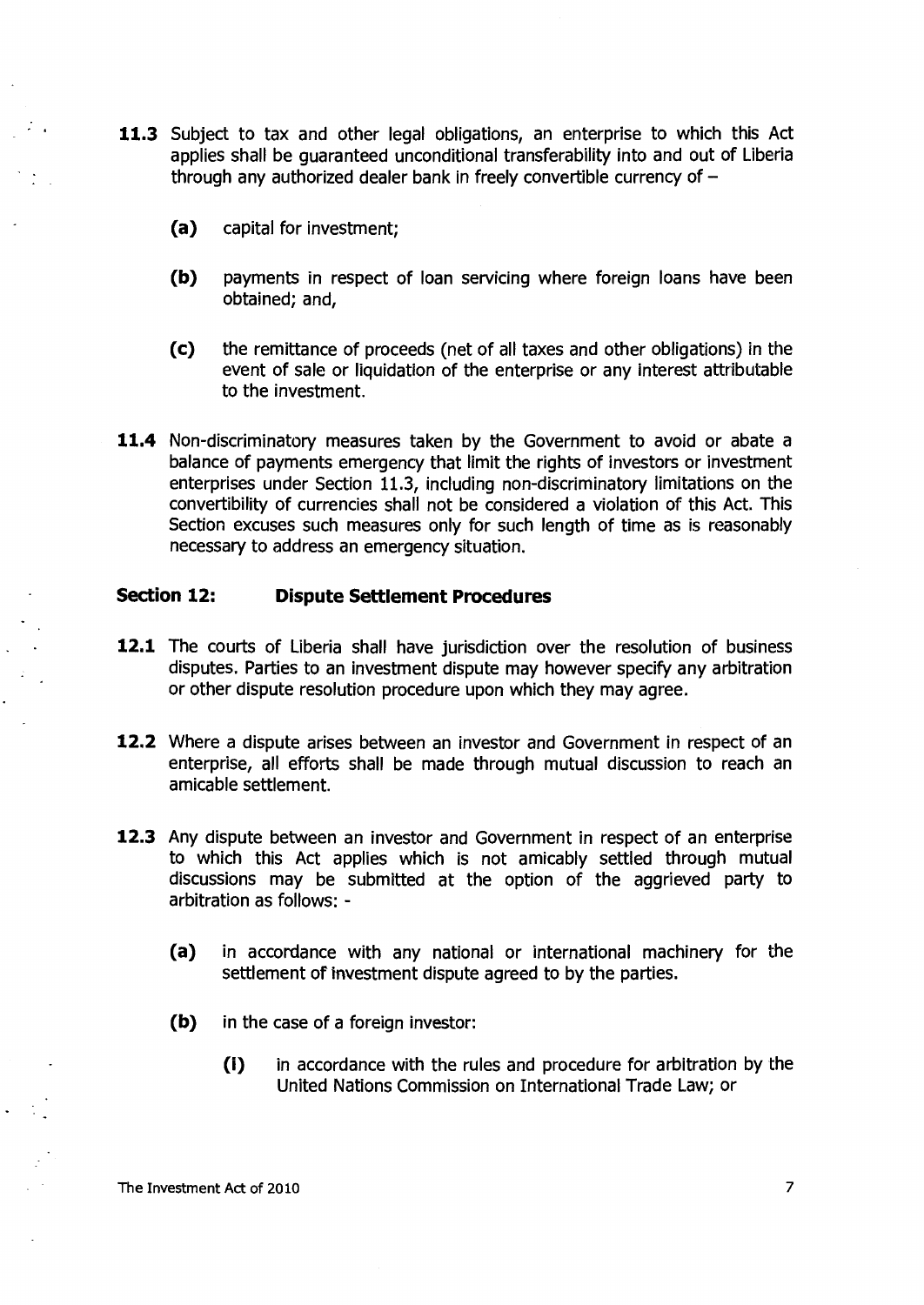(ii) within the framework of any bilateral or multilateral agreement on investment protection to which the Government and the country of which the investor is a national are parties;

#### **Section 13: Labor and Environment**

- 13.1 Subject to the Labor Law and laws governing immigration, foreigners of any nationality may be employed in Liberia.
- **13.2** Employees of enterprises owned by foreign investors in Liberia, regardless of nationality, shall be subject to the laws applicable in Liberia.
- **13.3** Labor relations between enterprises owned by foreign investors and their employees shall be regulated by their labor agreements, which agreements may not establish standards lower than the mandatory requirements of Liberia.
- **13.4** Investors shall have the right to employ any persons, including foreign nationals, in accordance with domestic labor law in order to conduct their investment and business activities.
- **13.5** Enterprises owned by foreign investors may not establish environmental agreements or standards lower than the mandatory requirements found in applicable environmental regulations and legislation of Liberia.

#### **PART III: REPEALS, TRANSITIONAL PROVISIONS AND ENTRY INTO FORCE**

#### **Section 14: Repeal and Amendments**

- **14.1** Subject to Section 14, the following enactments are repealed or amended as the case may be:
	- (a) Investment Incentives Act of 1973
	- (b) 1998 Act to Amend Chapter 12 of General Business Law of 1975
- **14.2** Subject to Part III of this Act, all provisions of existing legislation in Liberia, which are governed by this Investment Act are hereby repealed; provided that, all proceedings, orders and regulations taken or made there under, except to the extent they are cancelled by or are otherwise inconsistent with the provisions of this Act, shall remain in force or effect, until they are repealed or amended in accordance with its provisions.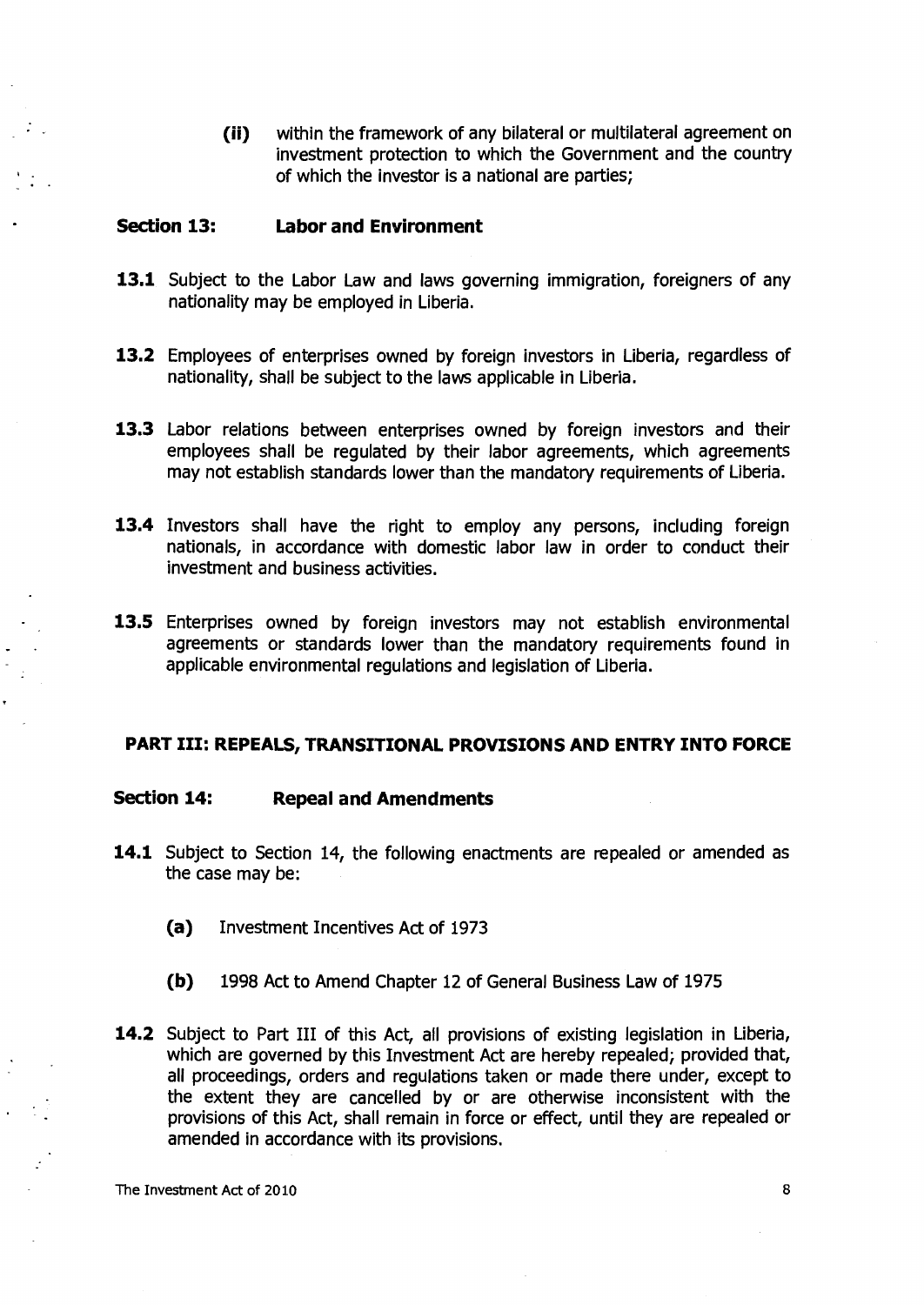# **Section 15: Transitional Provisions**

- 15.1 Notwithstanding the repeal of the Investment Incentives Act of 1973, any incentives agreement executed under it shall remain in force subject to the transitional rules enacted by the Liberia Revenue Code of 2000 as amended.
- **15.2** Any application pending before the National Investment Commission upon the entry into effect of this Act shall be deemed to be pending under this Act and shall, if eligible, receive incentives available under the Liberia Revenue Code of 2000 as amended or any other applicable law.
- **15.3** Where an enterprise in existence immediately before the commencement of this Act has duly complied with the Investment Incentives Act of 1973 and other applicable legislation, the enterprise shall be deemed lawful applicable legislation, the enterprise shall be deemed lawful notwithstanding any provision of this Act to the contrary. Any transfer of ownership or ownership rights must conform to this Act.
- **15.4** In the event of any provision of this Investment Act contradicting a provision from any other existing laws related to domestic or foreign private investment, the provisions of this Investment Law shall prevail.
- **15.5** The mention of particular matters in this section shall be without prejudice to the general application of the provisions of laws governing the interpretation of statutes, which relate to the effect of repeals.

### **Section 16: Entry into Force**

This Act shall come into force upon its passage by the House of Representatives and the Senate and immediately upon its publication in handbills.

# **ANY LAW TO THE CONTRARY NOT WITHSTANDING**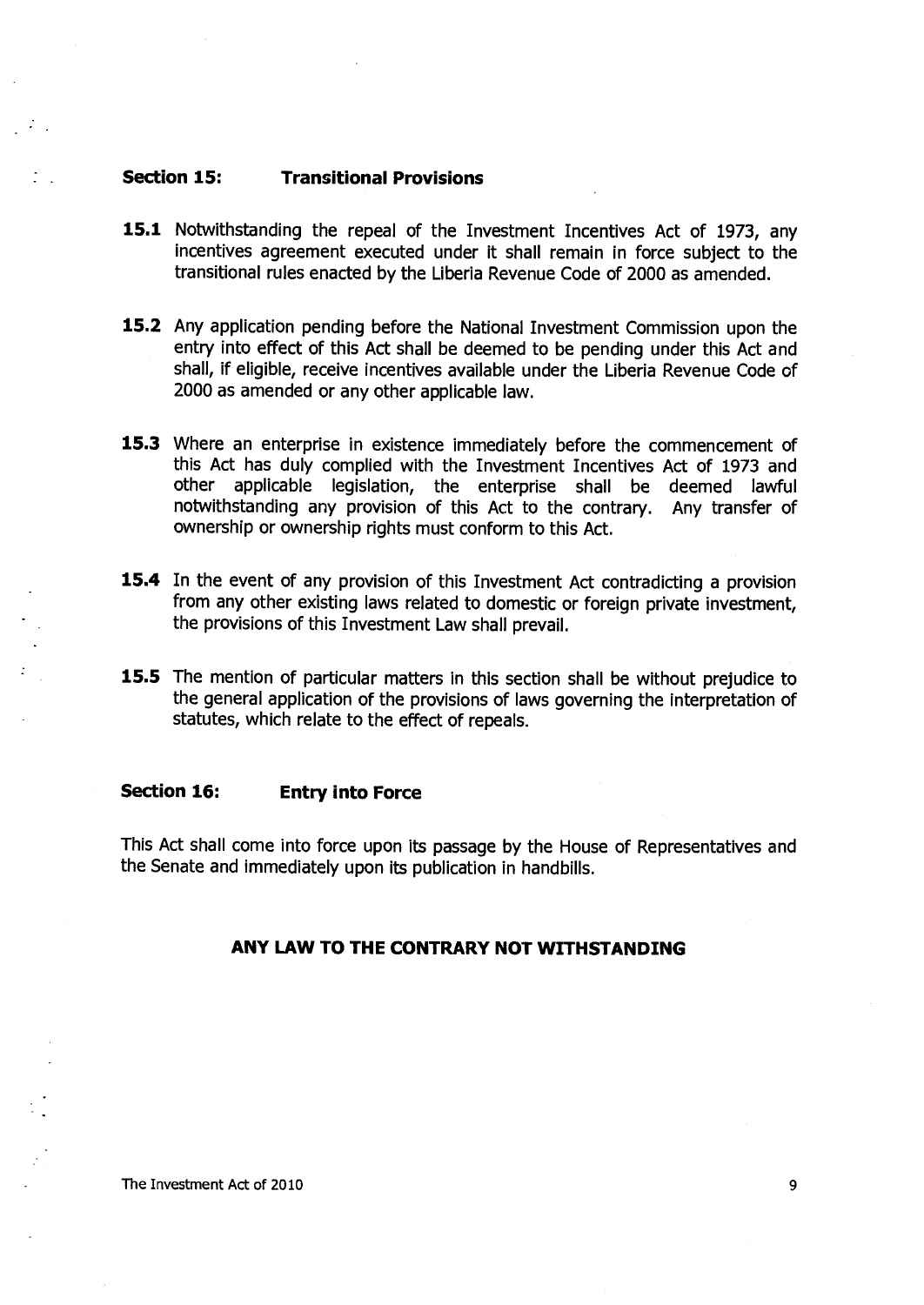# **SCHEDULE: Limited Restrictions to Foreign Ownership of Enterprises**

- **(1)** Ownership of the following business activities shall be reserved exclusively for Liberians.
	- (a) Supply of sand
	- (b) Block making
	- (c) Peddling

 $\mathbb{R}^n$  .

- (d) Travel Agencies
- (e) Retail sale of rice and cement
- (f) Ice making and sale of ice
- (g) Tire repair shops
- (h) Auto repair shops with investments of less than \$US50,000
- (i) Shoe repair shops
- (j) Retail sale of timber and planks
- (k) Operation of gas stations
- **(I)** Video clubs
- (m) Operation of taxis
- (n) Importation or sale of second-hand or used clothing
- (o) Distribution in Liberia of locally manufactured products
- (p) Importation and sale of used cars (except authorized dealerships which may deal in certified used vehicles of their make)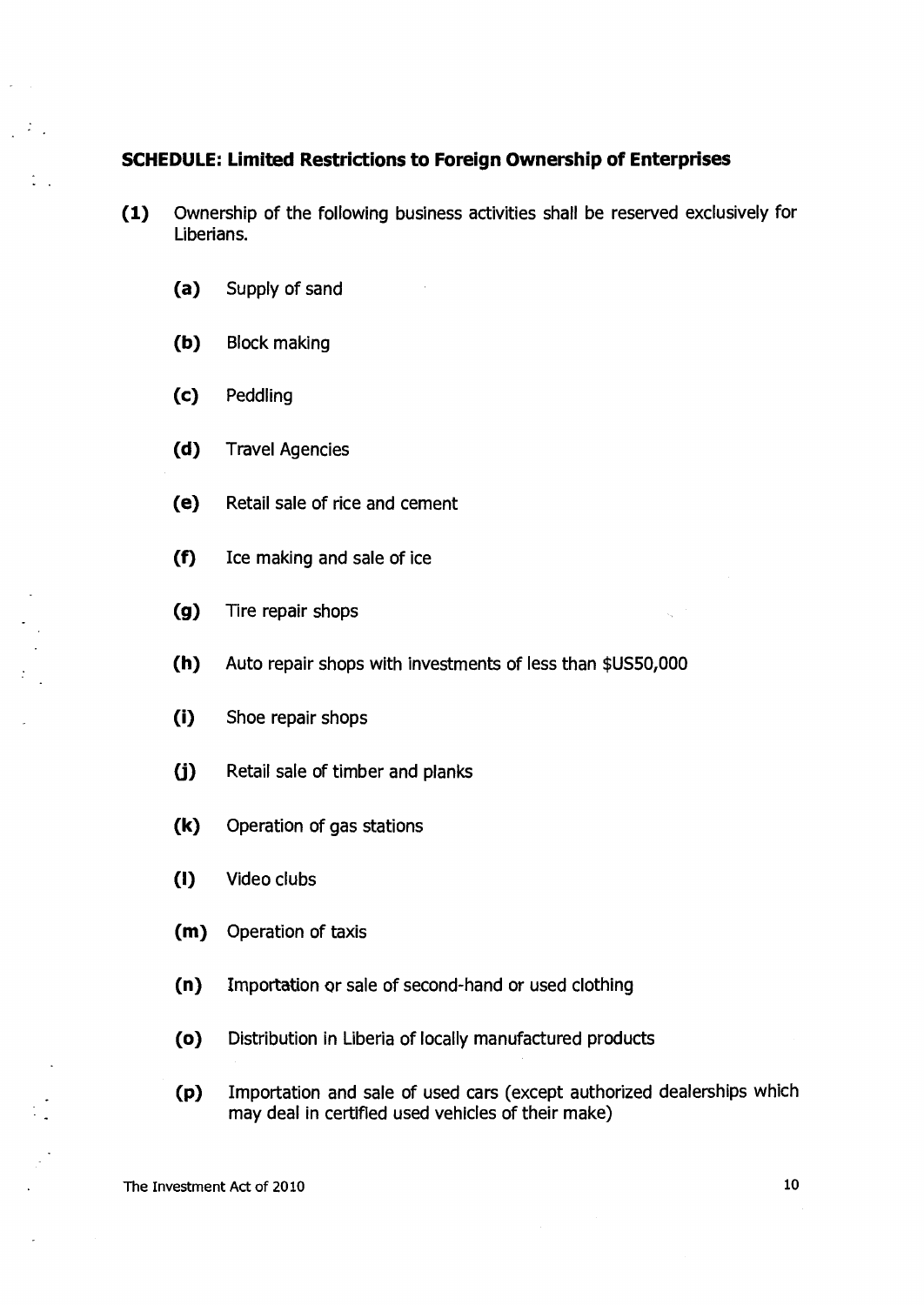- **(2)** Foreign investors may invest in the following business activities provided that where such of the listed enterprises is owned exclusively by non-Liberians, the total Capital invested shall not be less than US\$500,000; and, where such of the listed enterprises is owned by non-Liberians in partnership with Liberians and the aggregate shareholding of the Liberians is at least 25%, the total Capital invested shall not be less than US\$300,000.
	- (a) Production and supply of stone and granite
	- (b) Ice cream manufacturing
	- (c) Commercial printing
	- (d) Advertising agencies, graphics and commercial artists
	- (e) Cinemas

 $\mathbb{Z}$ 

- (f) Production of poultry and poultry products
- (g) Operation of water purification or bottling plant (excludes the production and sale of water in sachets)
- (h) Entertainment centers not connected with a hotel establishment
- (i) Sale of animal and poultry feed
- (j) Operation of heavy duty trucks
- (k) Bakeries
- **(I)** Sale of pharmaceuticals

The Investment Act of 2010 11 and the Investment Act of 2010 11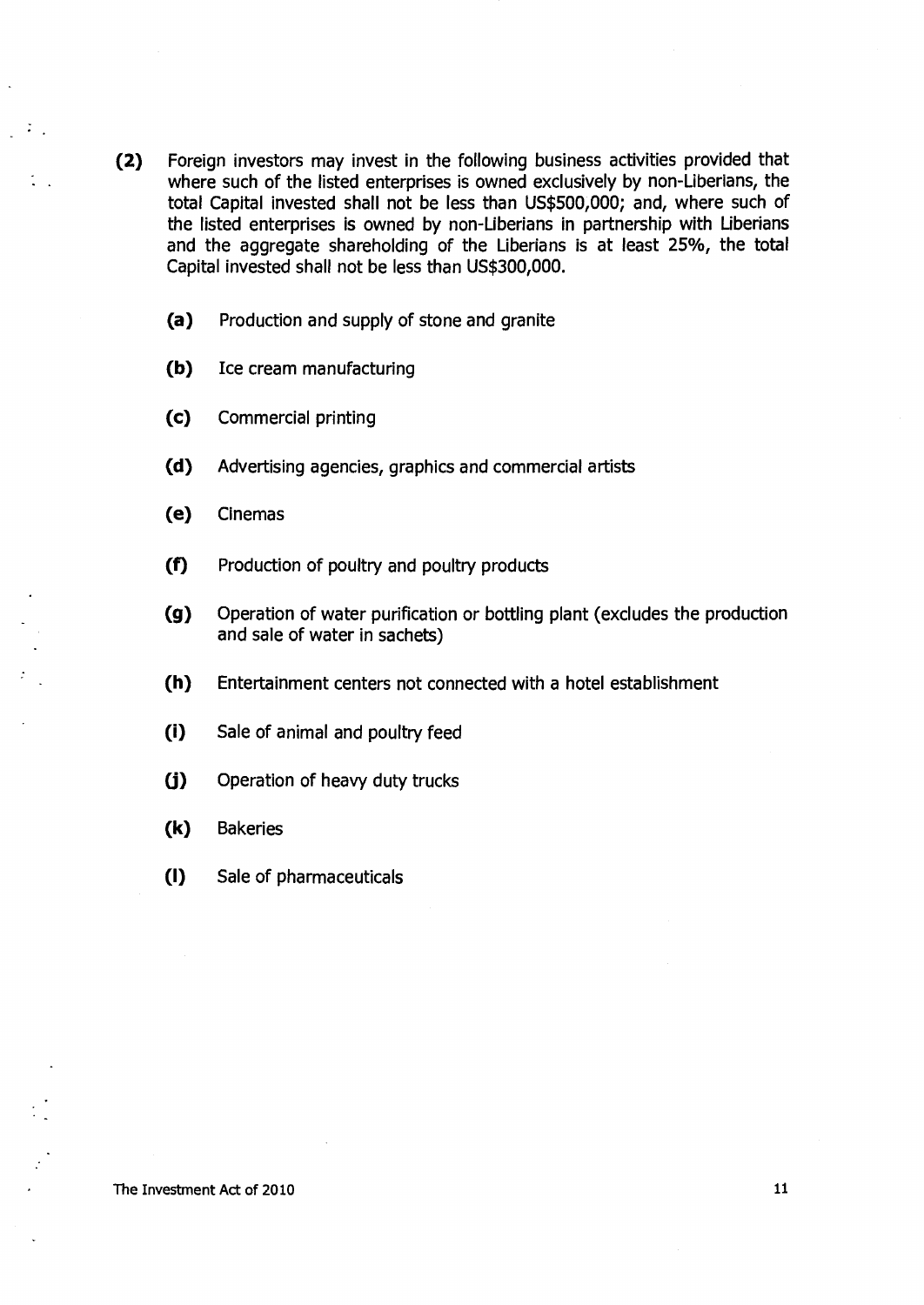2010

REPUBLIC OF LIBERIA **V1 0E11 1 10 3118f1d321**  FIFTH SESSION OF THE FIFTY-SECOND LEGISLATURE OF THE **3H1AO 3t1111. 11S 1 1931 ONOD3S-A13 l3 31.11 AO NOISS3S** 

HOUSE'S ENGROSSED BILL NO.1 ENTITLED IOUSE'S FACEOSSED BILL **NO.1** FATHLED:

 $\Xi$  m  $\vec{F}$  is  $\vec{F}$  is  $\vec{F}$ **18**  -<br>-<br>-<br>-3 6 4.42 m

 $\cong$  . <sup>F</sup>E; E '--' = = = 71c,.. - z **2010 RE<br>CT OF 1:**<br>tee Roon<br>was sen<br>was sen from<br>n, the Bi<br>engro **PEALINC<br>PEALING**<br>T - Dill<br>**11**<br>Committ<br>II was ad<br>II was add<br>ssed tod ia<br>12<br>12 I**G AND REPLACIN**<br>was adopted on it<br>lesday, May 12, 2C<br>tree Room for its s<br>to Committee Root<br>dopted , passed in<br>day, Tuesday, Mar<br>day, Tuesday, Mar **CG-THE**<br>its first<br>com on<br>its third<br>its the act and  $\frac{1}{2}$ <br>its third the act  $\frac{1}{2}$ ,  $\frac{1}{2}$ 

 $\frac{11}{12}$  . But  $\frac{13}{12}$  ,  $\frac{13}{12}$  ,  $\frac{13}{12}$ ี<br>ว  $\frac{1}{\sqrt{1-\frac{1}{n}}}$ AL 호텔 - CL *금* 등 **7a tn** 

,..., — **CL** n) cu = i.):) a. < X **07** 3 m m **CL 5 0 ° R.** 3 **'11** ao ,-,- GI co 08', =I) 3 **Vs**   $\frac{1}{2}$   $\frac{1}{2}$   $\frac{1}{2}$   $\frac{1}{2}$   $\frac{1}{2}$   $\frac{1}{2}$   $\frac{1}{2}$   $\frac{1}{2}$   $\frac{1}{2}$   $\frac{1}{2}$   $\frac{1}{2}$   $\frac{1}{2}$   $\frac{1}{2}$   $\frac{1}{2}$   $\frac{1}{2}$   $\frac{1}{2}$   $\frac{1}{2}$   $\frac{1}{2}$   $\frac{1}{2}$   $\frac{1}{2}$   $\frac{1}{2}$   $\frac{1}{2}$  o pa<br>Da pa notion<br>Ing an<br>Ing. O<br>Rody, N<br>Timal r<br>Force c **STMENT ACT OF :<br>NT INCENTIVES A**<br>d sent to Commit<br>d sent to Commit<br>d sent to Commit<br>in, the Bill was take<br>ading. On motion<br>of law, and ordere<br>1;51GMT.<br>1;51GMT. ة \_ّ 2. e Bill<br>⊌, and<br>iMT.  $\tilde{\vec{a}}$ On motion, the Bill was taken from Committee Room for its third <u>ক ≡ ⊜ ¥ E হ</u> co ■-\* **F3** 9.:! m SD O — **Ct. 1**



**V121381110 DI-MUM**  REPUBLIC OF LIBERIA FIFTH SESSION OF THE FIFTY-SECOND LEGISLATURE OF THE **311.1. dO 3H111V1S1 931 CI NO33S-A13l3 3H1 AO NOISS3S** 

SENATE'S ENDORSEMENT TO HOUSE'S ENGROSSED BILL NO.1 **STANTS EXPORSENTIO HOUSE'S ENGROSSED BILL 20.1** 

# $\mathbf{S}$ **ns 01.A • rn ..**   $\frac{1}{2}$ **I m = Z < X**

 $\begin{array}{ccc} \mathbf{C} & \mathbf{C} & \mathbf{C} \\ \mathbf{C} & \mathbf{C} & \mathbf{C} \\ \mathbf{C} & \mathbf{C} & \mathbf{C} \end{array}$ **CD XI 0** ut T **<sup>R</sup> 0**<br>0 1 8<br>2 2 On motion, Bill read. On motion, the Bill was adopted on its first **N**<br>20. a, Z<br>20. a, Z<br>20. a, Z<br>20. a, Z<br>20. a, Z<br>20. a, Z<br>20. a, Z<br>20. a, Z<br>20. a, Z<br>20. a, Z<br>20. a, Z<br>20. a, Z<br>20. a, Z<br>20. a, Z<br>20. a, Z<br>20. a, Z<br>20. a, Z **O.) . . 0.1**  = r) P- **ac >** 

-a -, **-ri 1-L 'CS 7 M** n 7+- 3 > **201** $\vec{C}$ <br> **10.**  $\vec{C}$ <br> **10.**  $\vec{C}$ <br> **10.**  $\vec{C}$ <br> **10.**  $\vec{C}$ <br> **10.**  $\vec{C}$ <br> **10.**  $\vec{C}$ **1973**<br> **ion**, the<br> **e** Room c<br> **munittee**<br> **reading**<br> **creading**<br> **15GMT**. **=. , r-r 5. ALING AN<br>Bill was a<br>Room for<br>Room for<br>e rule tull<br>the full** the Bill constituted the third reading and the Bill was adopted, **OD RE**<br>  $\begin{array}{ccc}\n\text{AD} & \text{H} \\
\text{H} & \text{H} \\
\text{H} & \text{H} \\
\text{H} & \text{H} \\
\text{H} & \text{H} \\
\text{H} & \text{H} \\
\text{H} & \text{H} \\
\text{H} & \text{H} \\
\text{H} & \text{H} \\
\text{H} & \text{H} \\
\text{H} & \text{H} \\
\text{H} & \text{H} \\
\text{H} & \text{H} \\
\text{H} & \text{H} \\
\text{H} & \text{H} \\
\text{H} & \text{H} \\
\text{H} & \text{H}$ **=**  REPLACING THE<br>pted on its first<br>April 1, 2010 @<br>second reading.<br>I was adopted ,<br>the law today, **:< <sup>H</sup> 0 rt 0 0 I."** 2 -1 rn = **a CD =**  <sup>O</sup> r..., --I -3 ° 3 3 o 2' 3 m **03 (/) —I CL CD • 0 0 =** o -4 2 **ras 0- — r+.r+. G.) aa ,-+ M**  LED:<br>**NYNE**<br>TIN 5 B TO SCIENCE C USED FOR SCIENCE OF SAYS<br>TIN FOR THE C OF SAYS **..\_ el) 0 ? = ni rn J;" = = 0- .- Z -C3 00 VI C Cr3 VI CO ....1 ---. •"%. -.1 M. = NENT**<br>**INCEN**<br> **exert** to<br> **i** at a a- find a subset of the set of  $\alpha$ .<br> **i**  $\alpha$ Thursday, April 1, 2010 @ 13;45GMT. **FR**<br>Contrustants<br>O d + France  $\overline{C}$ <br> **CLNE**<br>  $\overline{C}$ <br>  $\overline{C}$ <br>  $\overline{C}$ <br>  $\overline{C}$ <br>  $\overline{C}$ <br>  $\overline{C}$ <br>  $\overline{C}$ <br>  $\overline{C}$ <br>  $\overline{C}$ <br>  $\overline{C}$ <br>  $\overline{C}$ <br>  $\overline{C}$ <br>  $\overline{C}$ <br>  $\overline{C}$ <br>  $\overline{C}$ <br>  $\overline{C}$ <br>  $\overline{C}$ <br>  $\overline{C}$ <br>  $\overline{C}$ <br>  $\overline{C}$ <br>  $\over$ Bill taken from<br>under the sus<sub>i</sub><br>stituted the t<br>grossed, and<br>pril 1, 2010 @

**SECRETARY, LIBERIAN SENATE, R.L.** 

2010